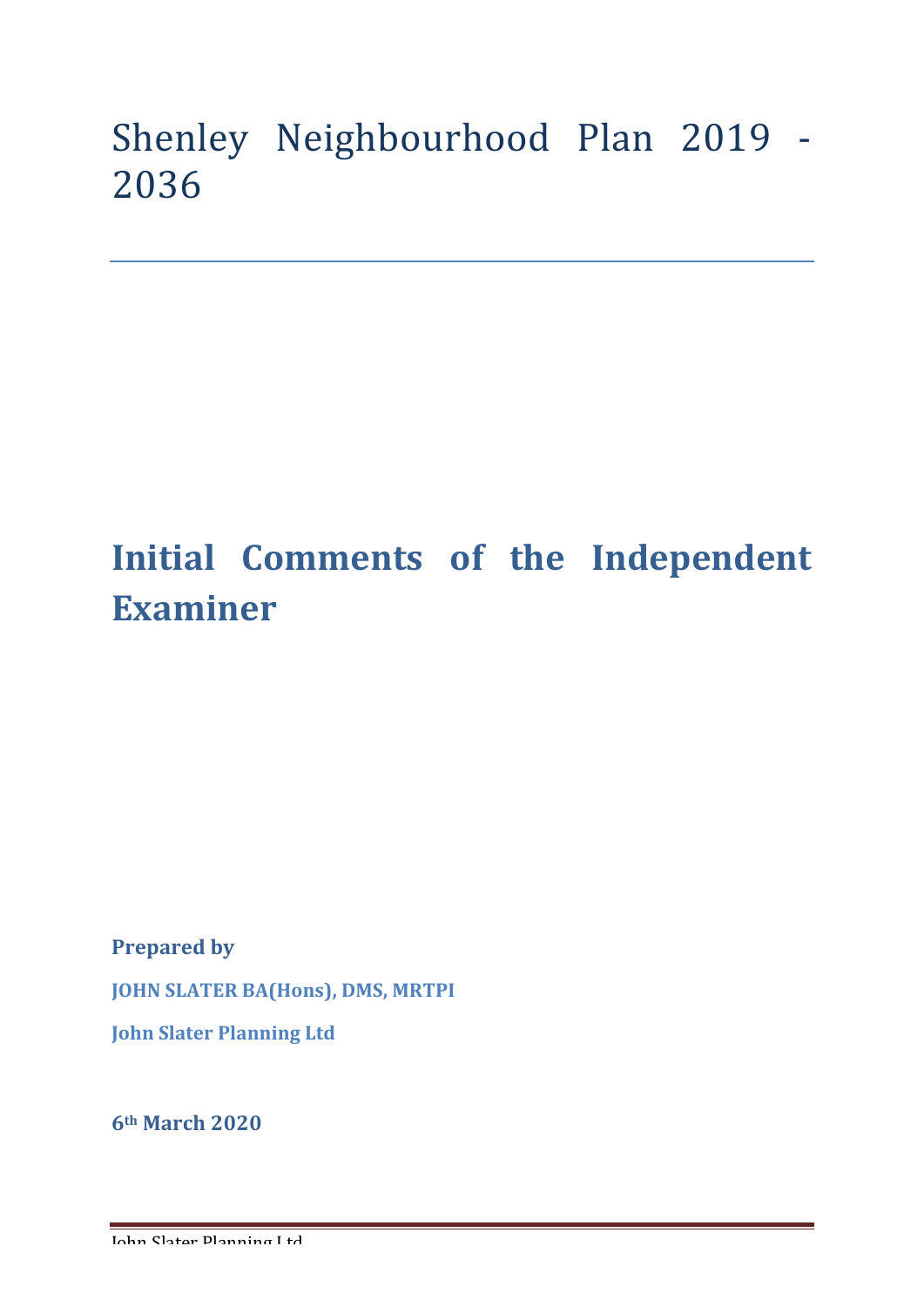## **Introductory Remarks**

- 1. As you will be aware, I have been appointed to carry out the examination of the Shenley Neighbourhood Plan. I have carried out my initial review of the Plan and the accompanying documents that I have been sent. I visited the plan area on Wednesday  $4<sup>th</sup>$  March 2020. I spent some time walking in Shenley Park and had lunch in the café there, before spending the afternoon driving around the village and the surrounding countryside.
- 2. My preliminary view is that I should be able to deal with the examination of this Plan by the consideration of the written material only. I do still have to reserve the right to call for a public hearing, if I consider that it will assist my examination, but I feel that is very unlikely.
- 3. However, there are a number of matters that I wish to receive either clarification or further comments from the Parish Council or in some cases from Hertsmere Borough Council. Such requests are quite normal during the examination process and will help me prepare my report and come to my conclusions.

## **Regulation 16 Comments**

4. Firstly, I would like to offer the Parish Council the opportunity to respond to any of the comments made in the representations submitted at the Regulation 16 stage. I appreciate that there are a substantial number of individual comments and I would only expect responses on the more substantive issues raised.

## **Plan Area**

5. On a procedural point, I notice that the plan covers a small part of the adjoining parish. In order for me to be satisfied that the plan complies with Section 61F (2) of the Town and Country Planning Act 1990, can I be provided with documentary evidence that confirms that the Aldenham Parish Council has given its agreement that the cricket pitch within their jurisdiction can be part of the Shenley Neighbourhood Area.

## **Policy SH2**

- 6. At the present time, the majority of the SSPA lies within the Green Belt and I note that the policy supports development that is in accordance with relevant polices in the NPPF and the Hertsmere Local Plan. In terms of the Secretary of State policy, the categories of development acceptable in the Green Belt are set out in para 145 and 146 of the Framework. The relevant Core Strategy Policy is Policy CS13 and Policy SADM26. If the policy is to meet the basic conditions, it has to have regard to national policy and be in general conformity with strategic local plan policy.
- 7. It is the role of the new local plan, once it has been through its statutory stages, to determine the overall level of development expected in the district, having looked at objectively assessed need and having regard to the duty to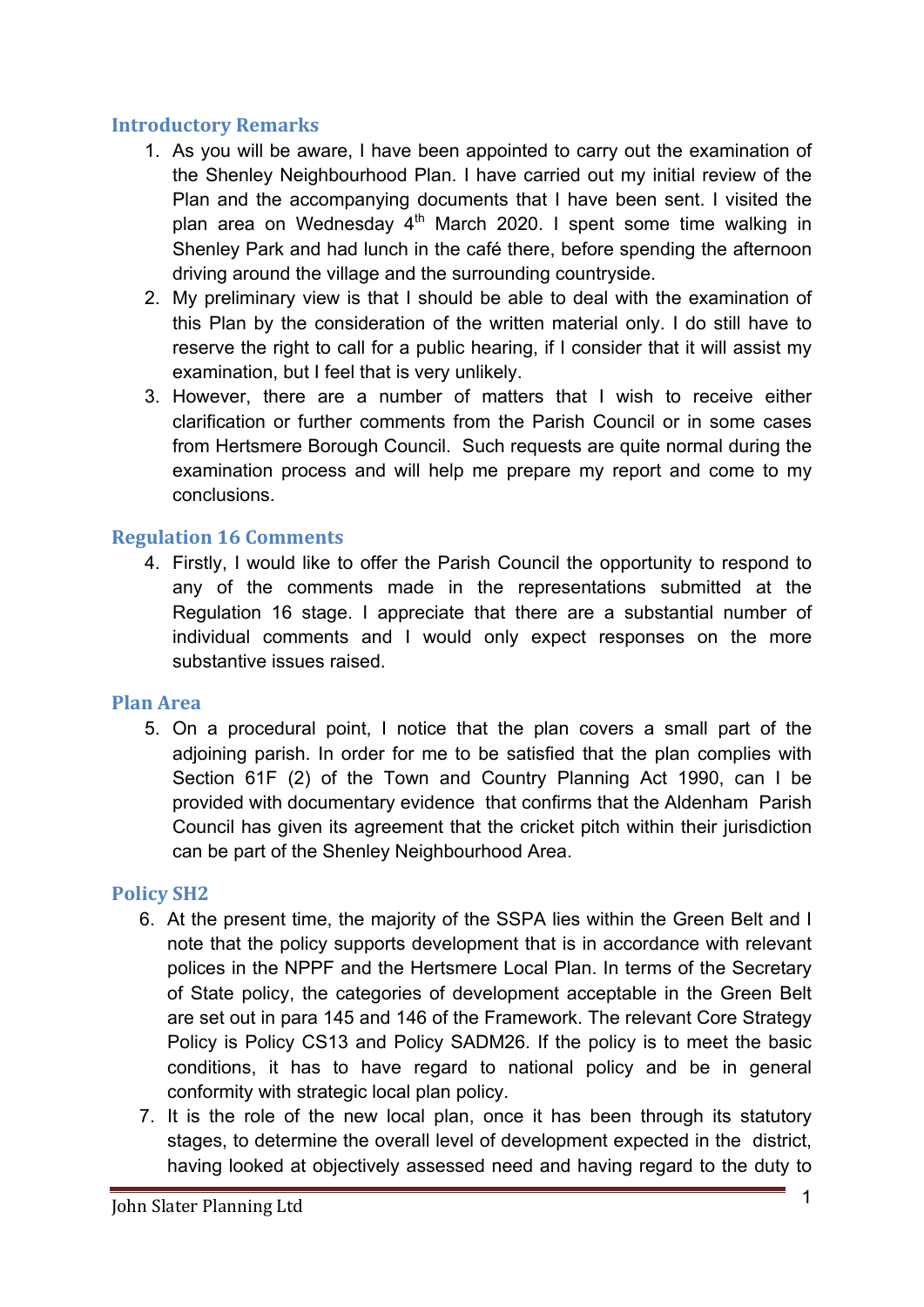cooperate and using the Standard Housing Methodology, and then to come up with a spatial distribution for that housing requirement, and that will ascertain the likely level of development within Shenley Parish. It is only the Local Plan that is the vehicle that will determine, if required, any required changes to Green Belt boundaries. These are strategic policies and once the strategic policy context has been established a general location for Green Belt changes, then the neighbourhood plan could draw up detailed boundaries. That would have to be a review of the current neighbourhood plan.

- 8. I am somewhat concerned that the neighbourhood plan appears to be seeking to influence that future strategic options that may or may not come forward as part of the preparation of the new local plan. It is perfectly appropriate for the Parish Council to make its submissions to Hertsmere Borough Council through the various stages of the Local Plan's process, but I am not sure that the neighbourhood plan, which itself will be part of the development plan, should be trying to pre-empt a future local plan.
- 9. It would help my understanding of the Hertsmere Local Plan process if the Borough Council could set out the rough timeline setting out the stages of the local plan's preparations and indicate where there will be opportunities for the Parish Council and the local community to input into these strategic matters.
- 10.My initial thinking is that much of Policy SH2.3, actually is not a policy that can be used to determine a planning application, but is much more about the process for taking forward proposals, which will be very much dependent upon the outcome of the local plan making process, where clearly no decisions have been made.
- 11. In the meantime, any planning applications that came in within the SSPA prior to decisions on the Local Plan and possible green belt releases, will only be able to support the classes of acceptable forms of development, as I set out in paragraph 6 above. I would welcome the Parish Council's response to whether these matters should actually be moved from Policy SH2 to the supporting text.

## **Policy SH3**

- 12.Could the Parish Council assist me in explaining the process by which the community was able to demonstrate, that this particular area of green space was the only green space that that was so demonstrably special as to warrant the highest level of protection, as opposed to other green spaces in the village. I have read the questionnaire responses but these seems to be seeking to confirm public support for the NP designation, rather than the reason the community chose only Spinney Walk to be identified as holding this local significance over other green spaces.
- 13.Can the boundaries of the LGS be shown on an ordnance survey base rather than just using an aerial photograph?